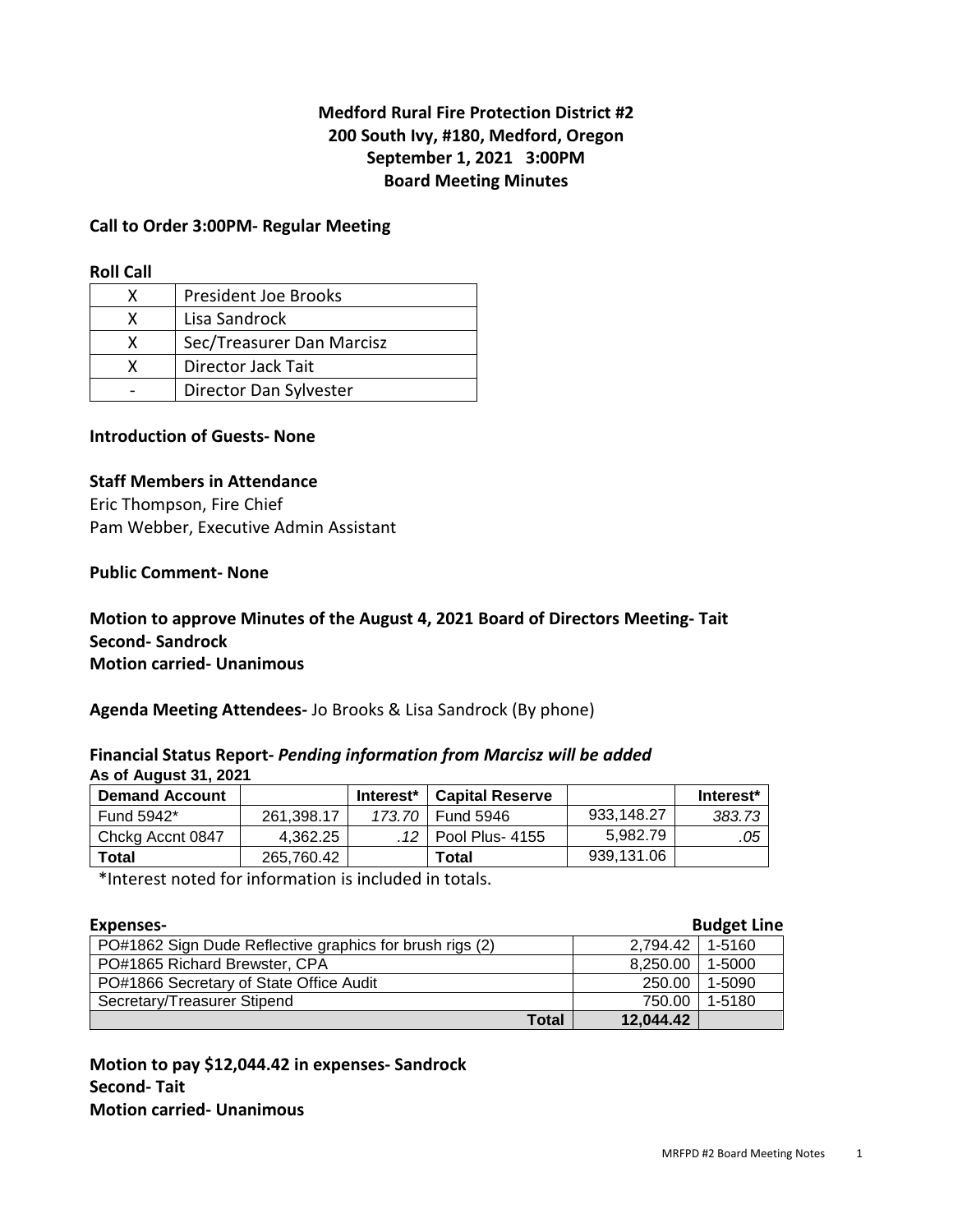Marcisz noted there will be an \$87.00 credit to the district charge card. This is due to the cancellation of the SDAO training.

Marcisz had a conversation with the auditor in regards to compensating a member that invested time to write newsletter articles. The auditor advised that compensation for the time is allowable.

**Correspondence-** Notice regarding the cancellation of the SDAO board member training due to COVID challenges.

#### **New Business**

# **Newsletter article ideas were discussed:**

- New board of directors group picture
- Signing up for Emergency Alerts- Lisa Sandrock will author
- Picture and article about the new brush rigs
- Feature article to introduce new board member, Dan Sylvester
- Article of thanks for Bill Riggert's time served on the district board

#### **Old Business**

**Umpqua Bank Signature Process-** Three members have completed the signature card. The remaining two members indicated they will get it done in the next few days.

**September 15th Agenda Meeting:** Jack Tait will attend the September 15, 2021 Agenda meeting in place of Joe Brooks

**Policy Manual Motions to approve- Marcisz** 

**Powers of the Board Policy Changing Chairman to President- Second Reading Motion to approve - Sandrock Second- Tait Motion carried- Unanimous** 

**Terms of Office- Delete existing paragraph, and replace with update provided by Marcisz Motion to approve- Tait Second- Sandrock Motion carried- Unanimous** 

**Fire Chief Report** 

# **Training Equipment Budget Expenditures**

Chief reviewed the requests presented during the May budget meeting. He explained the uses of the training building and the proposed changes. Seth McEwen and the Training committee requested consideration of props that will increase the value of the training experiences. The adjustments in the previously approved plan will be focused around ventilation props and the purchase of multi